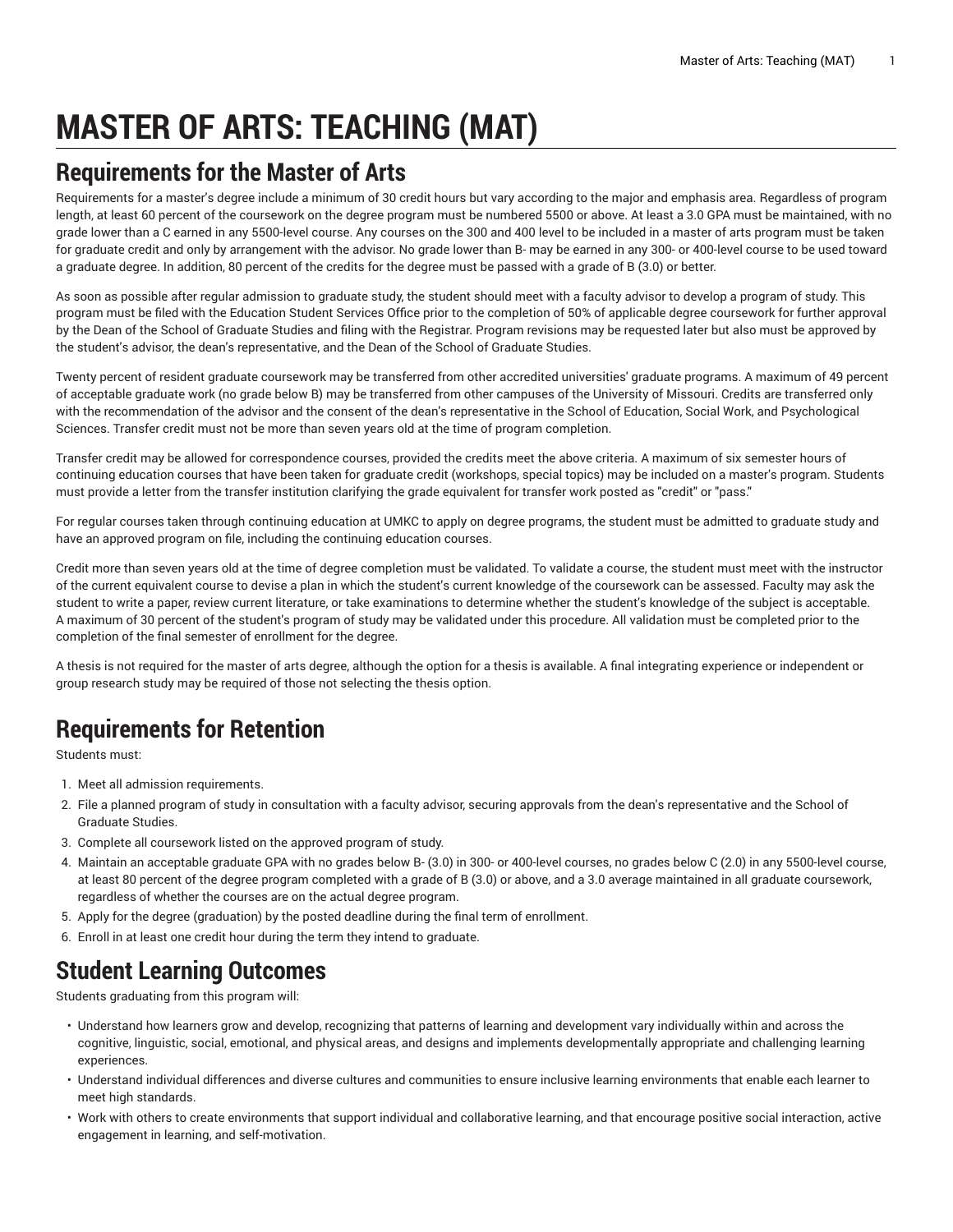- Understand the central concepts, tools of inquiry, and structures of the discipline(s) he or she teaches and creates learning experiences that make these aspects of the discipline accessible and meaningful for learners to assure mastery of the content
- Understand how to connect concepts and use differing perspectives to engage learners in critical thinking, creativity, and collaborative problem solving related to authentic local and global issues
- Understand and use multiple methods of assessment to engage learners in their own growth, to monitor learner progress, and to guide the teacher's and learner's decision making.
- Plan instruction that supports every student in meeting rigorous learning goals by drawing upon knowledge of content areas, curriculum, crossdisciplinary skills, and pedagogy, as well as knowledge of learners and the community context.
- Understand and use a variety of instructional strategies to encourage learners to develop deep understanding of content areas and their connections, and to build skills to apply knowledge in meaningful ways.
- Engage in ongoing professional learning and use evidence to continually evaluate their practice, particularly the effects of their choices and actions on others (learners, families, other professionals, and the community), and adapt practice to meet the needs of each learner.
- Seek appropriate leadership roles and opportunities to take responsibility for student learning, to collaborate with learners, families, colleagues, other school professionals, and community members to ensure learner growth, and to advance the profession.

### **Requirements**

The UMKC School of Education, Social Work, and Psychological Sciences department of Teacher Education and Curriculum Studies subscribes to the Missouri Teacher Standards (MoTS), which can be found on the website of the Missouri Department of Elementary and Secondary Education – <https://dese.mo.gov/>.

The School of Education, Social Work, and Psychological Sciences requires all teacher candidates to have current professional liability insurance during all field experiences and student teaching. Students must provide verification of current professional liability insurance to the Educational Field Experiences office or the coordinator or lead of the MAT Program. Students can obtain this insurance by becoming a "student member" of educational organizations (e.g., MSTA or NEA) that provide such insurance or by purchasing coverage through an independent insurance agent.

Candidates admitted to the Professional Teacher Education Program must uphold all academic and social regulations and policies established by the School of Education, Social Work, and Psychological Sciences. Candidates are subject to any Missouri legislative action or State Board of Education policy that may become effective during the lifetime of this catalog. The responsibility of the School of Education, Social Work, and Psychological Sciences is to recommend qualified candidates for licensure to the state and to ensure our candidates meet or exceed these requirements. While the degree programs outlined in the catalog are aligned with state requirements, certification is dependent on both the degree requirements and successful completion of all state assessments required by the Missouri State Department of Elementary and Secondary Education.

A 3.00 cumulative GPA, and 3.0 professional GPA are required at completion of the program. Grades of C or better are required in all professional education classes. Prospective students and teacher candidates should meet regularly with an academic advisor to determine specific course requirements.

#### **Admission Requirements**

- Undergraduate degree from an accredited university
- Transcripts which document successful completion of an undergraduate degree from an accredited institution
- Two letters of recommendation that address the candidate's potential to be an educator
- Missouri State Police and FBI background check clearance
- Candidate narrative statement describing the intentions and purposes for becoming a middle or high school teacher in a high-need school district
- Completion (with passing scores) of the Missouri Educator Gateway Assessments (MEGA): • Missouri Content Assessment (MoCA)

#### **Residency Requirement**

A minimum of 32 credit hours must be completed at UMKC.

#### **Special Notes**

- Cohorts of candidates for the MAT are accepted.
- The MAT is a licensure degree.

#### **Certification Requirements**

- Complete DESE application for Initial PC license
- Pass the Missouri Educator Gateway Assessments (see above)
- Minimum GPA requirements: 3.00 cumulative, 3.00 content area, and 3.00 professional education coursework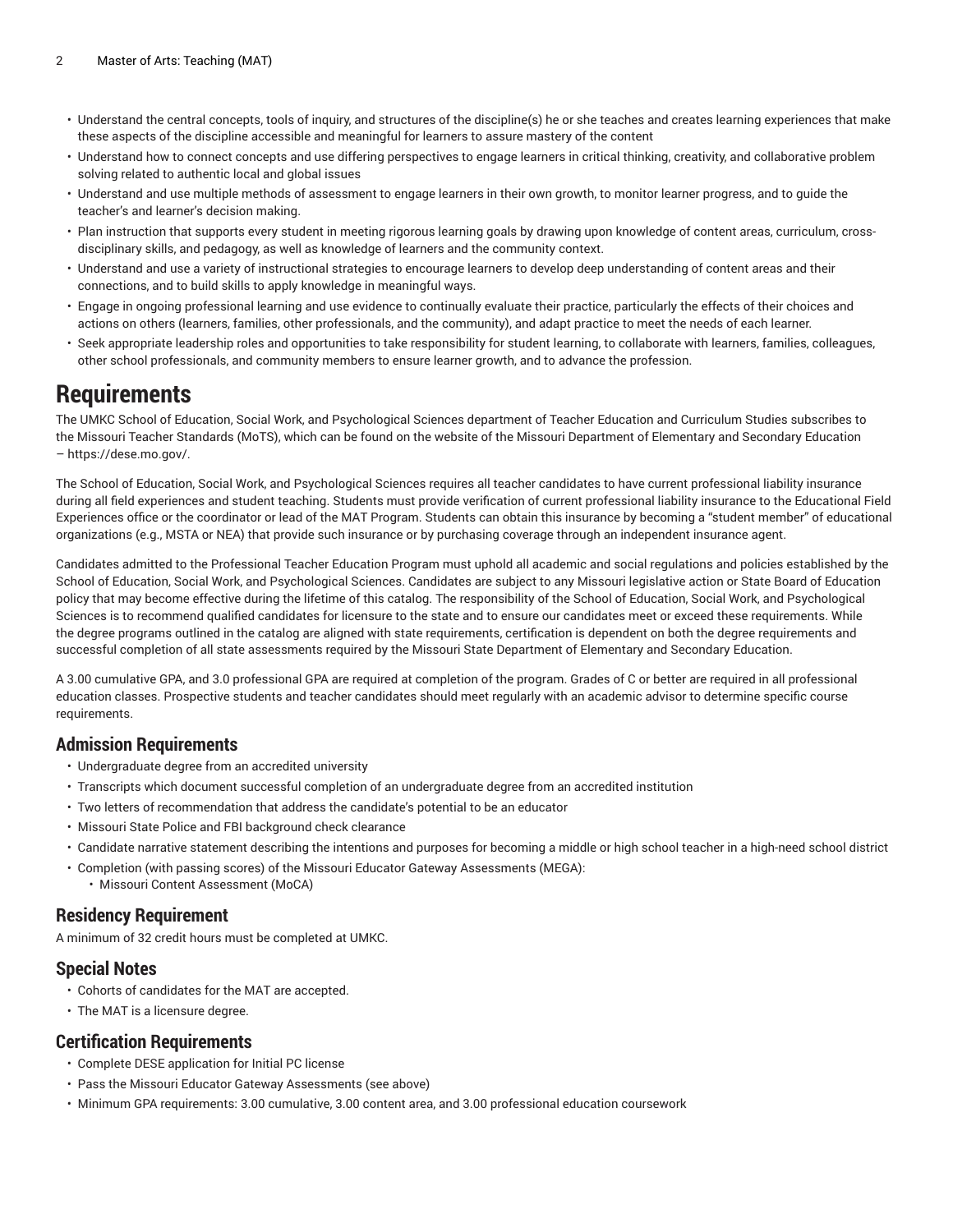### **Coursework Prerequisite Coursework**

| Code                 | Title                                        | <b>Credits</b>  |
|----------------------|----------------------------------------------|-----------------|
| <b>TCH-ED 312</b>    | Legal and Ethical Aspects of Teaching        | 3               |
| <b>TCH-ED 403</b>    | <b>Educational Psychology</b>                | $\mathbf{3}$    |
| TCH-ED 404           | Education of the Exceptional Child and Youth | 3               |
| TCH-ED 420           | Adolescent Development                       | 3               |
| <b>Total Credits</b> |                                              | 12 <sup>°</sup> |

### **Coursework Common to both Middle School and Secondary Education**

| Code                                                        | <b>Title</b>                                                                                                                            | <b>Credits</b>            |
|-------------------------------------------------------------|-----------------------------------------------------------------------------------------------------------------------------------------|---------------------------|
| <b>TCH-ED 5422</b>                                          | Practicum I - Middle and High School                                                                                                    | 1                         |
| <b>EDRD 5439</b>                                            | Language and Literacy Across the Disciplines                                                                                            | 3                         |
| or EDRD 439                                                 | Language & Literacy across the Disciplines                                                                                              |                           |
| <b>TCH-ED 5423</b>                                          | Practicum II - Middle and High School                                                                                                   | 1                         |
| <b>EDUC-C&amp;I 5506</b>                                    | Curriculum Design                                                                                                                       | $\ensuremath{\mathsf{3}}$ |
| <b>EDUC-C&amp;I 5512</b>                                    | Strategies For Effective Classroom Management                                                                                           | 3                         |
| <b>EDUC-C&amp;I 5518</b>                                    | Assessment of Diverse Learners, Engagement and Motivation                                                                               | 3                         |
| <b>EDUC-C&amp;I 5548</b>                                    | English As A Second Language In Content Areas                                                                                           | 3                         |
| or TCH-ED 314                                               | Cultural Diversity and Teaching English Language Learners                                                                               |                           |
| <b>TCH-ED 5438</b>                                          | Culturally Responsive Strategies for Teaching Diverse Learners                                                                          | $\ensuremath{\mathsf{3}}$ |
| <b>TCH-ED 5463</b>                                          | Literacy Intervention across the Disciplines                                                                                            | 3                         |
| <b>Select One Special Method Course:</b>                    |                                                                                                                                         | 3                         |
| <b>TCH-ED 5432</b>                                          | Special Methods of Teaching English in Middle and High Schools                                                                          |                           |
| <b>TCH-ED 5433</b>                                          | Special Methods of Teaching Mathematics in Middle and High Schools                                                                      |                           |
| <b>TCH-ED 5435</b>                                          | Special Methods of Teaching Science in Middle and High Schools                                                                          |                           |
| <b>TCH-ED 5436</b>                                          | Special Methods of Teaching Social Science in Middle and High Schools                                                                   |                           |
| <b>Select One Student Teaching Course:</b>                  |                                                                                                                                         |                           |
| <b>TCH-ED 5437</b>                                          | Student Teaching in Secondary School                                                                                                    | 9                         |
| or TCH-ED 5461                                              | Student Teaching In Middle School                                                                                                       |                           |
| or TCH-ED 5419                                              | Student Teaching in Elementary School                                                                                                   |                           |
| <b>Total Credits</b>                                        |                                                                                                                                         | 35                        |
|                                                             | Coursework for Middle School Education (select courses corresponding to your subject area).                                             |                           |
| Code                                                        | <b>Title</b>                                                                                                                            | <b>Credits</b>            |
| <b>All Middle School</b>                                    |                                                                                                                                         |                           |
| <b>TCH-ED 5462</b>                                          | Middle School Philosophy and Organization                                                                                               | 3                         |
| <b>Total semester credit hours for Middle School</b>        |                                                                                                                                         | 47                        |
|                                                             | Coursework for K-12 Education (select courses corresponding to your subject area).                                                      |                           |
| Code                                                        | <b>Title</b>                                                                                                                            | <b>Credits</b>            |
| <b>All Secondary Education</b>                              |                                                                                                                                         |                           |
| School or TCH-ED 5437 Student Teaching in Secondary School. | Students in Art and Foreign Languages will take a total of 9 semester credit hours in either TCH-ED 5419 Student Teaching in Elementary |                           |
| Art                                                         |                                                                                                                                         |                           |

| <b>ART 405</b>                                                           | Practices in the Visual Arts Classroom | 3            |
|--------------------------------------------------------------------------|----------------------------------------|--------------|
| <b>Foreign Language</b>                                                  |                                        |              |
| FRN-LNG 494                                                              | Methods of Teaching Foreign Languages  | $\mathbf{3}$ |
| Total semester credit hours for Secondary Education - Art                |                                        | 47           |
| <b>Total semester credit hours for Secondary Education - English</b>     |                                        | 47           |
| Total semester credit hours for Secondary Education - Foreign Languages  |                                        | 47           |
| <b>Total semester credit hours for Secondary Education - Mathematics</b> |                                        | 47           |